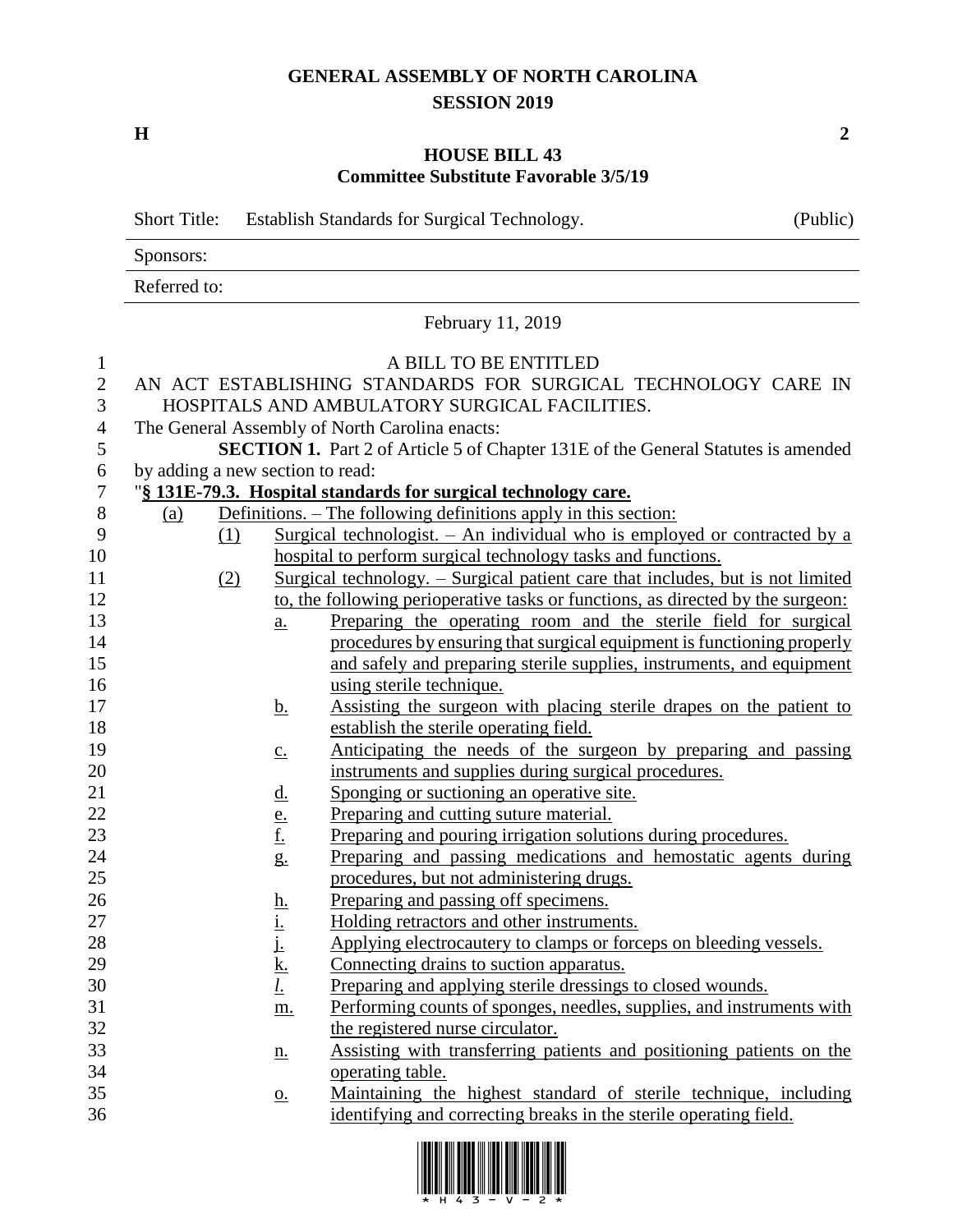|                 |                  | <b>General Assembly Of North Carolina</b>                                                          | <b>Session 2019</b> |
|-----------------|------------------|----------------------------------------------------------------------------------------------------|---------------------|
| (b)             |                  | Qualifications for Employment or Contract. – Except as provided by subsection (e)                  |                     |
|                 |                  | of this section, a hospital shall not employ or otherwise contract for the services of a surgical  |                     |
|                 |                  | technologist in that hospital unless the individual meets, at a minimum, one of the following      |                     |
| qualifications: |                  |                                                                                                    |                     |
|                 | (1)              | Provides evidence of successfully completing a program accredited by the                           |                     |
|                 |                  | Commission on Accreditation of Allied Health Education Programs or                                 |                     |
|                 |                  | another nationally accredited educational program for surgical technologists                       |                     |
|                 |                  | and holds and maintains the Certified Surgical Technologist credential issued                      |                     |
|                 |                  | by the National Board of Surgical Technology and Surgical Assisting or its                         |                     |
|                 |                  |                                                                                                    |                     |
|                 |                  | successor.                                                                                         |                     |
|                 | (2)              | Provides evidence of successfully completing an appropriate training program                       |                     |
|                 |                  | for surgical technology in the United States Army, Navy, Air Force, Marine                         |                     |
|                 |                  | Corps, or Coast Guard or in the United States Public Health Service.                               |                     |
|                 | (3)              | Provides evidence that satisfies one of the following requirements:                                |                     |
|                 |                  | Documentation of employment to practice surgical technology in a<br>a.                             |                     |
|                 |                  | hospital licensed under this Part or an ambulatory surgical facility                               |                     |
|                 |                  | licensed under Part 4 of Article 6 of this Chapter on December 31,                                 |                     |
|                 |                  | 2019.                                                                                              |                     |
|                 |                  | Documentation of active and continuous employment to practice<br><u>b.</u>                         |                     |
|                 |                  | surgical technology during the three years immediately preceding                                   |                     |
|                 |                  | December 31, 2019.                                                                                 |                     |
| (c)             |                  | Probationary Practice. $-$ A hospital may employ or contract with an individual to                 |                     |
|                 |                  | practice surgical technology during the 12-month period that immediately follows the successful    |                     |
|                 |                  | completion of a surgical technology program as described in subdivision (1) of subsection (b) of   |                     |
|                 |                  | this section. However, the hospital may not continue to employ or contract with that individual    |                     |
|                 |                  | beyond the 12-month period without documentation that the individual has obtained the              |                     |
|                 |                  | credential described in subdivision (1) of subsection (b) of this section.                         |                     |
| (d)             |                  | <u>Continuing Education. <math>-</math> A surgical technician employed by or contracted with a</u> |                     |
|                 |                  | hospital shall comply with one of the following:                                                   |                     |
|                 | (1)              | A surgical technologist who is certified by the credentialing organization                         |                     |
|                 |                  | specified in subdivision (1) of subsection (a) of this section shall comply with                   |                     |
|                 |                  | the continuing education requirements set forth by the credentialing                               |                     |
|                 |                  | organization, as necessary to keep the certification current, and shall provide                    |                     |
|                 |                  | proof of compliance upon employer's request.                                                       |                     |
|                 | (2)              | A surgical technologist who is not certified according to subdivision (1) of                       |                     |
|                 |                  | subsection (a) shall complete 30 hours of relevant continuing education every                      |                     |
|                 |                  | two years and shall provide proof of compliance upon employer's request.                           |                     |
| (e)             |                  | Exception. $- A$ hospital located in a tier one county, as designated by the North                 |                     |
|                 |                  | Carolina Department of Commerce, may employ or otherwise contract with an individual who           |                     |
|                 |                  | does not meet any of the qualifications specified in subsection (b) of this section if all of the  |                     |
|                 |                  | following requirements are met:                                                                    |                     |
|                 | (1)              | The hospital makes a diligent and thorough effort, and after such an effort is                     |                     |
|                 |                  | completed, the hospital is unable to employ or contract with a sufficient                          |                     |
|                 |                  | number of qualified surgical technologists who satisfy the requirements of this                    |                     |
|                 |                  | section.                                                                                           |                     |
|                 |                  |                                                                                                    |                     |
|                 | (2)              | The hospital documents and retains records of its efforts made pursuant to                         |                     |
|                 |                  | subdivision (1) of this subsection.                                                                |                     |
|                 | $\left(3\right)$ | The hospital ensures that any noncertified surgical technologist employed or                       |                     |
|                 |                  | contracted by the hospital complies with the continuing education                                  |                     |
|                 |                  | requirements of subsection (d).                                                                    |                     |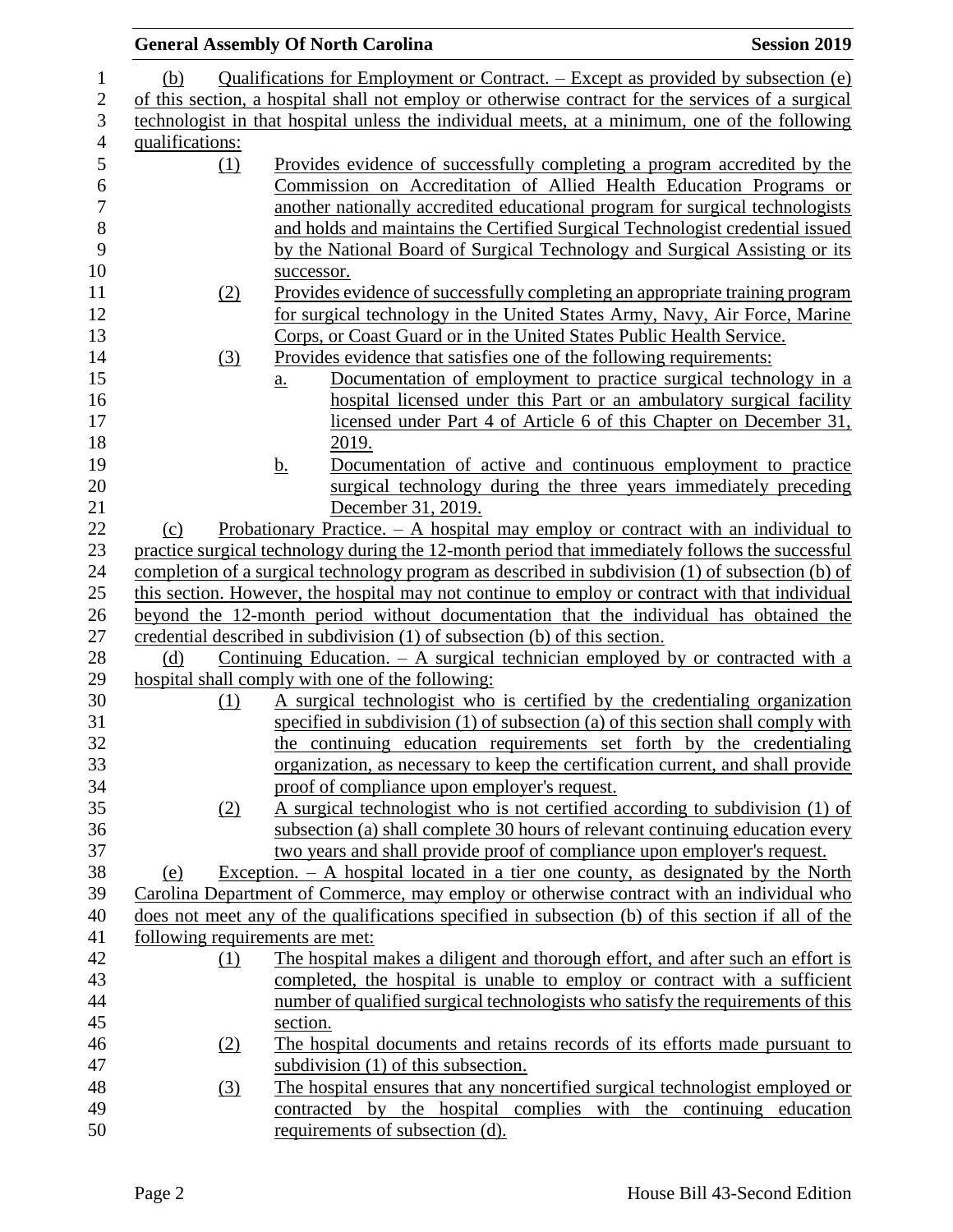|                |                                  |                                                                                                   |                                       | <b>General Assembly Of North Carolina</b>                                                                                                                                            | <b>Session 2019</b> |  |
|----------------|----------------------------------|---------------------------------------------------------------------------------------------------|---------------------------------------|--------------------------------------------------------------------------------------------------------------------------------------------------------------------------------------|---------------------|--|
| $\mathbf{1}$   | (f)                              |                                                                                                   |                                       | Scope of Practice. – Nothing in this section shall be construed to prohibit a licensed                                                                                               |                     |  |
| $\mathbf{2}$   |                                  | practitioner from performing surgical technology tasks or functions if the practitioner is acting |                                       |                                                                                                                                                                                      |                     |  |
| 3              |                                  | within the scope of his or her license.                                                           |                                       |                                                                                                                                                                                      |                     |  |
| $\overline{4}$ | (g)                              | Adverse Action. – The Department of Health and Human Services may take adverse                    |                                       |                                                                                                                                                                                      |                     |  |
| $\mathfrak{S}$ |                                  |                                                                                                   |                                       | action against a hospital under G.S. 131E-78 for a violation of this section. A hospital may restrict                                                                                |                     |  |
| 6              |                                  |                                                                                                   |                                       | an employee's eligibility to practice surgical technology, as seemed appropriate by the hospital,                                                                                    |                     |  |
| $\overline{7}$ |                                  |                                                                                                   |                                       | in the event the employee does not comply with the requirements of this section."                                                                                                    |                     |  |
| $8\,$          |                                  |                                                                                                   |                                       | <b>SECTION 2.</b> Part 4 of Article 6 of Chapter 131E of the General Statutes is amended                                                                                             |                     |  |
| 9              | by adding a new section to read: |                                                                                                   |                                       |                                                                                                                                                                                      |                     |  |
| 10             |                                  |                                                                                                   |                                       | "§ 131E-147.2. Ambulatory surgical facility standards for surgical technology care.                                                                                                  |                     |  |
| 11             | <u>(a)</u>                       |                                                                                                   |                                       | Definitions. – The following definitions apply in this section:                                                                                                                      |                     |  |
| 12             |                                  | (1)                                                                                               |                                       | <u>Surgical technologist. – An individual who is employed or contracted by an</u>                                                                                                    |                     |  |
| 13             |                                  |                                                                                                   |                                       | ambulatory surgical facility to perform surgical technology tasks and                                                                                                                |                     |  |
| 14             |                                  |                                                                                                   | functions.                            |                                                                                                                                                                                      |                     |  |
| 15             |                                  | (2)                                                                                               |                                       | Surgical technology. – Surgical patient care that includes, but is not limited                                                                                                       |                     |  |
| 16             |                                  |                                                                                                   |                                       | to, the following perioperative tasks or functions as directed by the surgeon:                                                                                                       |                     |  |
| 17             |                                  |                                                                                                   | $\underline{a}$ .                     | Preparing the operating room and the sterile field for surgical                                                                                                                      |                     |  |
| $18\,$         |                                  |                                                                                                   |                                       | procedures by ensuring that surgical equipment is functioning properly                                                                                                               |                     |  |
| 19             |                                  |                                                                                                   |                                       | and safely and preparing sterile supplies, instruments, and equipment                                                                                                                |                     |  |
| 20             |                                  |                                                                                                   |                                       | using sterile technique.                                                                                                                                                             |                     |  |
| 21             |                                  |                                                                                                   | <u>b.</u>                             | Assisting the surgeon with placing sterile drapes on the patient to                                                                                                                  |                     |  |
| 22             |                                  |                                                                                                   |                                       | establish the sterile operating field.                                                                                                                                               |                     |  |
| 23             |                                  |                                                                                                   | $\underline{c}$ .                     | Anticipating the needs of the surgeon by preparing and passing                                                                                                                       |                     |  |
| $24\,$         |                                  |                                                                                                   |                                       | instruments and supplies during surgical procedures.                                                                                                                                 |                     |  |
| 25             |                                  |                                                                                                   | <u>d.</u>                             | Sponging or suctioning the operative site.                                                                                                                                           |                     |  |
| 26             |                                  |                                                                                                   | $\frac{e}{f}$                         | Preparing and cutting suture material.                                                                                                                                               |                     |  |
| 27             |                                  |                                                                                                   |                                       | Preparing and pouring irrigation solutions during procedures.                                                                                                                        |                     |  |
| $28\,$         |                                  |                                                                                                   | g.                                    | Preparing and passing medications and hemostatic agents during                                                                                                                       |                     |  |
| 29             |                                  |                                                                                                   |                                       | procedures, but not administering drugs.                                                                                                                                             |                     |  |
| 30             |                                  |                                                                                                   | $\frac{\underline{h}}{\underline{i}}$ | Preparing and passing off specimens.                                                                                                                                                 |                     |  |
| 31             |                                  |                                                                                                   |                                       | Holding retractors and other instruments.                                                                                                                                            |                     |  |
| 32             |                                  |                                                                                                   | j.                                    | Applying electrocautery to clamps or forceps on bleeding vessels.                                                                                                                    |                     |  |
| 33             |                                  |                                                                                                   | <u>k.</u>                             | Connecting drains to suction apparatus.                                                                                                                                              |                     |  |
| 34             |                                  |                                                                                                   | <u>l.</u>                             | Preparing and applying sterile dressings to closed wounds.                                                                                                                           |                     |  |
| 35             |                                  |                                                                                                   | m.                                    | Performing counts of sponges, needles, supplies, and instruments with                                                                                                                |                     |  |
| 36             |                                  |                                                                                                   |                                       | the registered nurse circulator.                                                                                                                                                     |                     |  |
| 37             |                                  |                                                                                                   | <u>n.</u>                             | Assisting with transferring patients and positioning patients on the                                                                                                                 |                     |  |
| 38             |                                  |                                                                                                   |                                       | operating table.                                                                                                                                                                     |                     |  |
| 39<br>40       |                                  |                                                                                                   | $\underline{0}$ .                     | Maintaining the highest standard of sterile technique, including                                                                                                                     |                     |  |
| 41             |                                  |                                                                                                   |                                       | identifying and correcting breaks in the sterile operating field.                                                                                                                    |                     |  |
| 42             | (b)                              |                                                                                                   |                                       | Qualifications for Employment or Contract. – Except as provided by subsection (e)<br>of this section, an ambulatory surgical facility shall not employ or otherwise contract for the |                     |  |
| 43             |                                  |                                                                                                   |                                       | services of a surgical technologist in that ambulatory surgical facility unless the individual meets,                                                                                |                     |  |
| 44             |                                  |                                                                                                   |                                       | at a minimum, one of the following qualifications:                                                                                                                                   |                     |  |
| 45             |                                  | (1)                                                                                               |                                       | Provides evidence of successfully completing a program accredited by the                                                                                                             |                     |  |
| 46             |                                  |                                                                                                   |                                       | Commission on Accreditation of Allied Health Education Programs or                                                                                                                   |                     |  |
| 47             |                                  |                                                                                                   |                                       | another nationally accredited educational program for surgical technologists                                                                                                         |                     |  |
| 48             |                                  |                                                                                                   |                                       | and holds and maintains the Certified Surgical Technologist credential issued                                                                                                        |                     |  |
| 49             |                                  |                                                                                                   |                                       | by the National Board of Surgical Technology and Surgical Assisting or its                                                                                                           |                     |  |
| 50             |                                  |                                                                                                   | successor.                            |                                                                                                                                                                                      |                     |  |
|                |                                  |                                                                                                   |                                       |                                                                                                                                                                                      |                     |  |